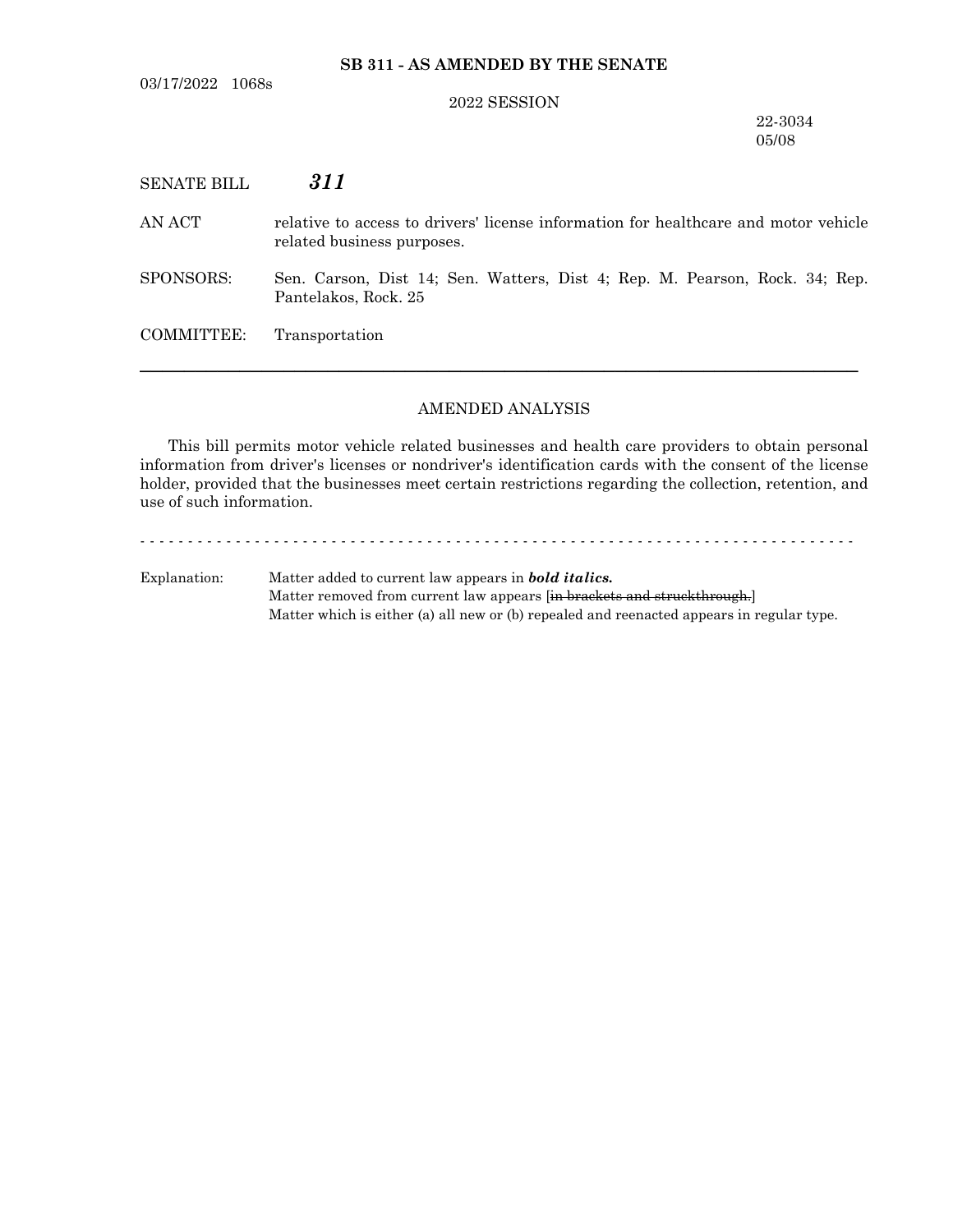#### STATE OF NEW HAMPSHIRE

#### *In the Year of Our Lord Two Thousand Twenty Two*

AN ACT relative to access to drivers' license information for healthcare and motor vehicle related business purposes.

*Be it Enacted by the Senate and House of Representatives in General Court convened:*

1 Drivers' Licenses; Prohibitions; Retention of Driver's License Information; When Permitted. Amend RSA 263:12, X to read as follows: 1 2

X. Knowingly scan, record, retain, or store, in any electronic form or format, personal information, as defined in RSA 260:14, obtained from any license, unless authorized by the department. 3 4 5

*(a)* Nothing in this paragraph shall prohibit a person from transferring, in nonelectronic form or format, personal information contained on the face of a license to another person, provided that the consent of the license holder is obtained if the transfer is not to a law enforcement agency. 6 7 8 9

*(b)* Notwithstanding any other provision of law, any person selling alcohol or tobacco who uses due diligence in checking identification to prevent unauthorized sales and purchases of alcohol and tobacco shall not be held responsible for the acceptance of fraudulent identification. Where due diligence is exercised on the part of the seller, the unauthorized purchaser shall be liable for any penalty or fine resulting from the unauthorized sale. 10 11 12 13 14

*(c)* This paragraph shall not prohibit the scanning, recording, retaining, or storing of such information in electronic form collected with the license holder's consent as part of a sale of merchandise to a pawnbroker or other secondhand dealer, and submission of such information to law enforcement databases for the sole purpose of identifying sellers of stolen merchandise. The pawnbroker or secondhand dealer shall not retain the scanned information in electronic form transmitted to a law enforcement database, unless required by local regulation, and shall not furnish the information to anyone except a law enforcement officer. The pawnbroker or secondhand dealer may maintain in a log or other document the name and address of the person whose license was scanned along with a description of the items the individual sold, pawned, or purchased, and shall allow such log or document to be examined by a law enforcement official upon request. 15 16 17 18 19 20 21 22 23 24

*(d) Nothing in this paragraph shall prohibit the scanning, photocopying, recording, retaining, or storing of the image obtained from any driver's license or nondriver's identification card collected with the driver's license or nondriver's identification card holder's consent for motor vehicle related business purposes, provided that:* 25 26 27 28 29